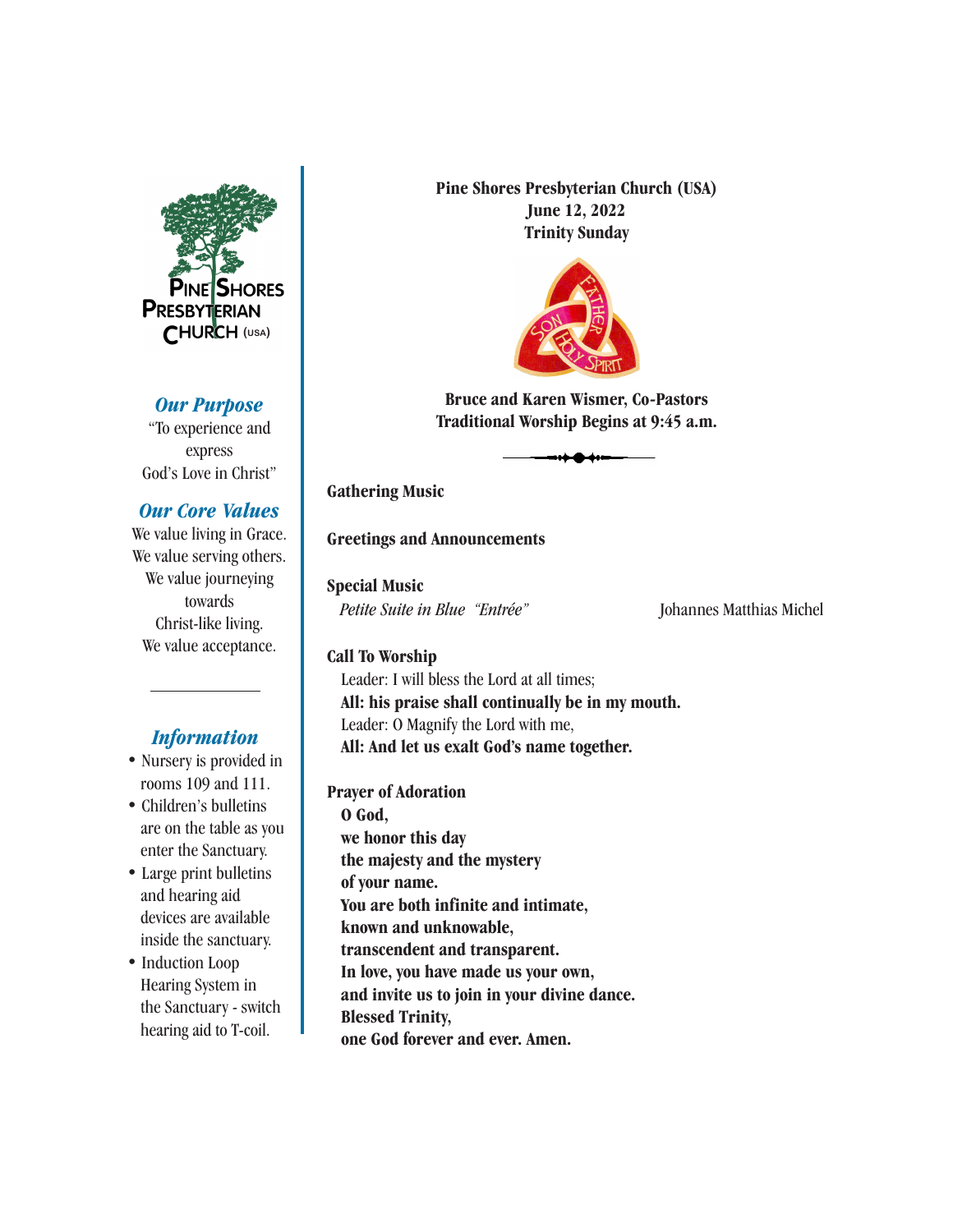#### **Lord's Prayer**

Our Father who art in heaven, hallowed be thy name. Thy kingdom come, thy will be done, on earth as it is in heaven. Give us this day our daily bread; and forgive us our debts, as we forgive our debtors; and lead us not into temptation, but deliver us from evil. For thine is the kingdom and the power and the glory, forever. Amen.

## **Affirmation of Faith**

We believe in God who created us and sent Jesus to live among us, whose Spirit empowers us to remove barriers, tear down walls and heal divisions. Filled with that Spirit we are able to see our sister's good as our own, to be our brother's advocate, and to love our neighbor as ourselves. And we believe the mission of our church is to encourage, equip and empower each other to serve the needs of a hurting and broken world by sharing the hope and joy of the Gospel of Jesus Christ in word and deed. Amen

| <b>Hymn</b><br>All Creatures of Our God and King                                                                          | #15<br>$(V. 1,2,3 \& 6)$                    |
|---------------------------------------------------------------------------------------------------------------------------|---------------------------------------------|
| <b>Children's Time</b>                                                                                                    |                                             |
| <b>Remembering our Baptismal Covenant</b>                                                                                 |                                             |
| <b>Special Music</b><br>We Shall Behold Him                                                                               | arr. Mark Hayes                             |
| <b>Prayers of the People and Lord's Prayer</b>                                                                            |                                             |
| <b>Offering</b>                                                                                                           |                                             |
| <b>Doxology</b>                                                                                                           |                                             |
| <b>Reading from the Word</b>                                                                                              | John 13:2-17<br>New Testament, page 111     |
| <b>Anthem</b>                                                                                                             |                                             |
| Holy, Holy, Holy                                                                                                          | arr. Patrick M. Lieberen                    |
| <b>Proclamation of the Word</b><br>Mark 4: Empowered Servant Leadership                                                   | Rev. Karen Wismer<br>New Testament, page 35 |
| <b>Affirmation of Faith</b>                                                                                               |                                             |
| <b>Hymn of Dedication</b><br>Will You Let Me Be Your Servant                                                              | #727                                        |
| <b>Benediction</b>                                                                                                        |                                             |
| <b>Postlude</b><br>Thine Is The Glory                                                                                     | arr. Gordan Young                           |
| <b>Chancel Flowers</b> are given to the Glory of God in celebration of Judy and<br>Jim Leiner's 56th Wedding Anniversary. |                                             |

**The rose** on the communion table is in celebration of the birth of Steven David Karwatt, born on June 3, 2022. He is the son of Steven and Meghan Karwatt, grandson to Christy and Steven Karwatt.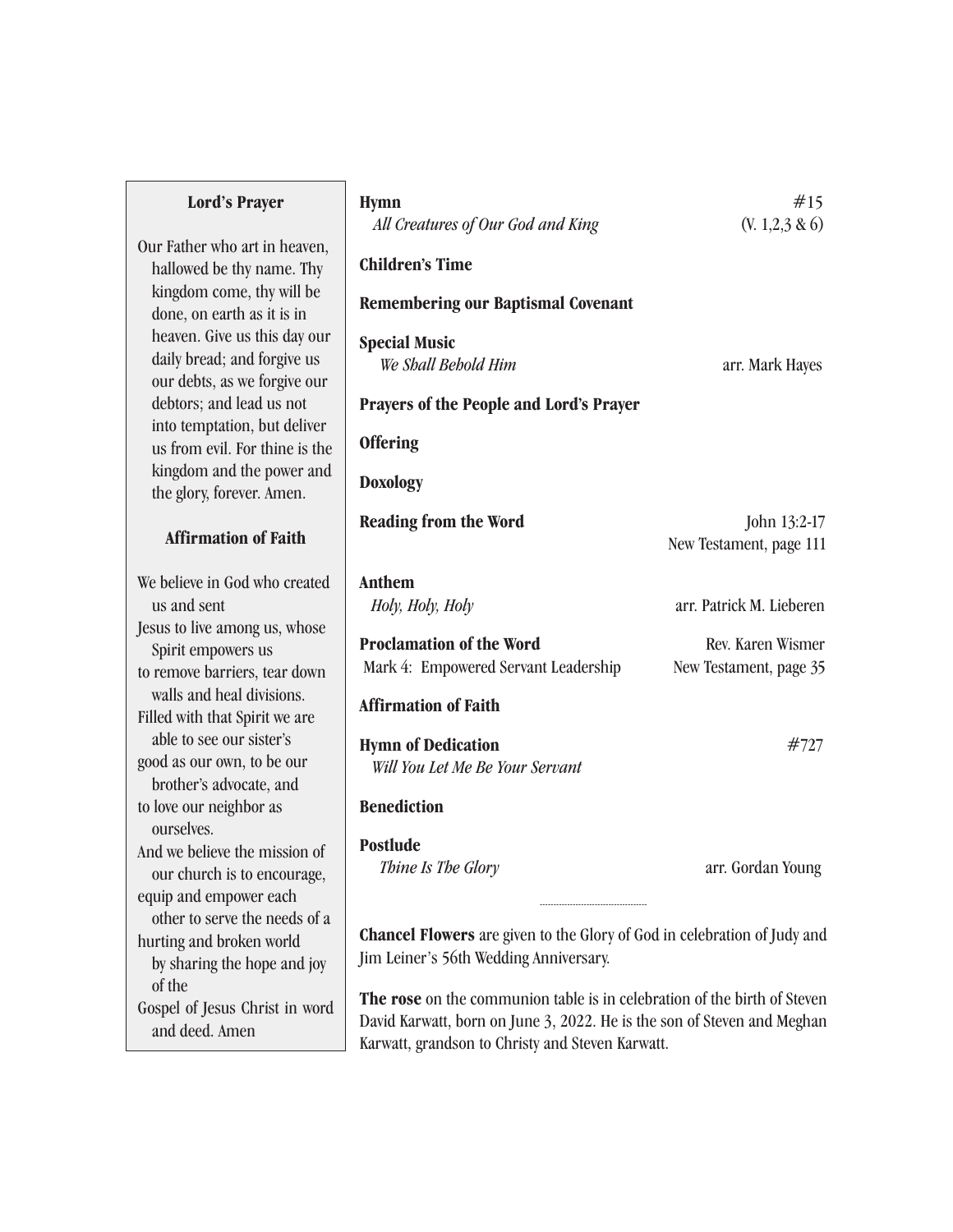#### **Drivers Needed for the Transportation Service**

After a two year hiatus due to Covid, we would like to resurrect the Transportation Service. You might be asking what does this entail. A willingness to give a ride to folks in the church who have appointments, doctor's visits, etc. who need transportation. Here is how it works. Folks needing a ride call the church office with the request and needed information: date, time, place of appointment, and estimated time needed for visit. Someone will then call to find a driver. The driver is expected to call the person needing the ride to verify the information, get directions to their home and set up the time that they will come and pick the person up. If this sounds like a ministry that you would be willing to be a part of, please call the church office to put your name on the list. If you need more information or have questions, you can contact Karen Wismer.

**Cedarkirk Summer Camp:** Looking for an experience that allows your children/youth to connect to God, others and nature? Then, you will want to check out our Presbyterian Camp – Cedarkirk. Cedarkirk offers a variety of camps that include fun activities and learning for Pre-K through High School. To find out more about the camps and to register go to: https://cedarkirk. campbrainregistration.com/

**For our Guests**: To be surrounded and in the midst of faithfulness results in transformation in relationships, families and communities. It is significant to connect with a faith community. Pine Shores Presbyterian is one of many choices of faith communities here in Sarasota doing amazing ministry. Our invitation is simple, attach yourself to a church where you can experience God's redeeming love and express it to others. Find a place where God can use you to make a difference.

**Text to Give** by sending a text message with your dollar amount to **941-888- 3118**. If this is your first time giving this way, you will have to fill out a short form with your billing information. After the initial setup, giving is as easy as sending a text message.

**WANTED:** Sopranos, Altos, Tenors and Basses to join the Chancel Choir. Not sure which part you sing? Come to rehearsal and we'll place you in the right spot. Try us out for the summer. Summer rehearsals are on Sunday mornings at 9:00 a.m. in the Choir room, before leading worship with our music at 9:45 a.m. If you know someone who can sing, encourage them to join us.

#### *This Week's Birthday's*

**June 12** John Sholtis

**June 13** Greg J. Braun

**June 14** Gabby Robinson

**June 15** Michael Meyer

**June 17** Bruce Wismer Allan Beck

**June 19** Emily Esclangon Steve Armstrong

#### *This Week's Anniversaries*

**June 12** Jean & Bill Wallace

**June 13** Beth & Andy Olwert III Joyce & Chuck Brandt

**June 15** Jackie & Jim Fountaine Amy & Greg Earl

**June 16** Jeannette Ruggiano & George Lavigne Jr

**June 18** Petra Mueller & Stephen Maher Cori & Ben Rigney